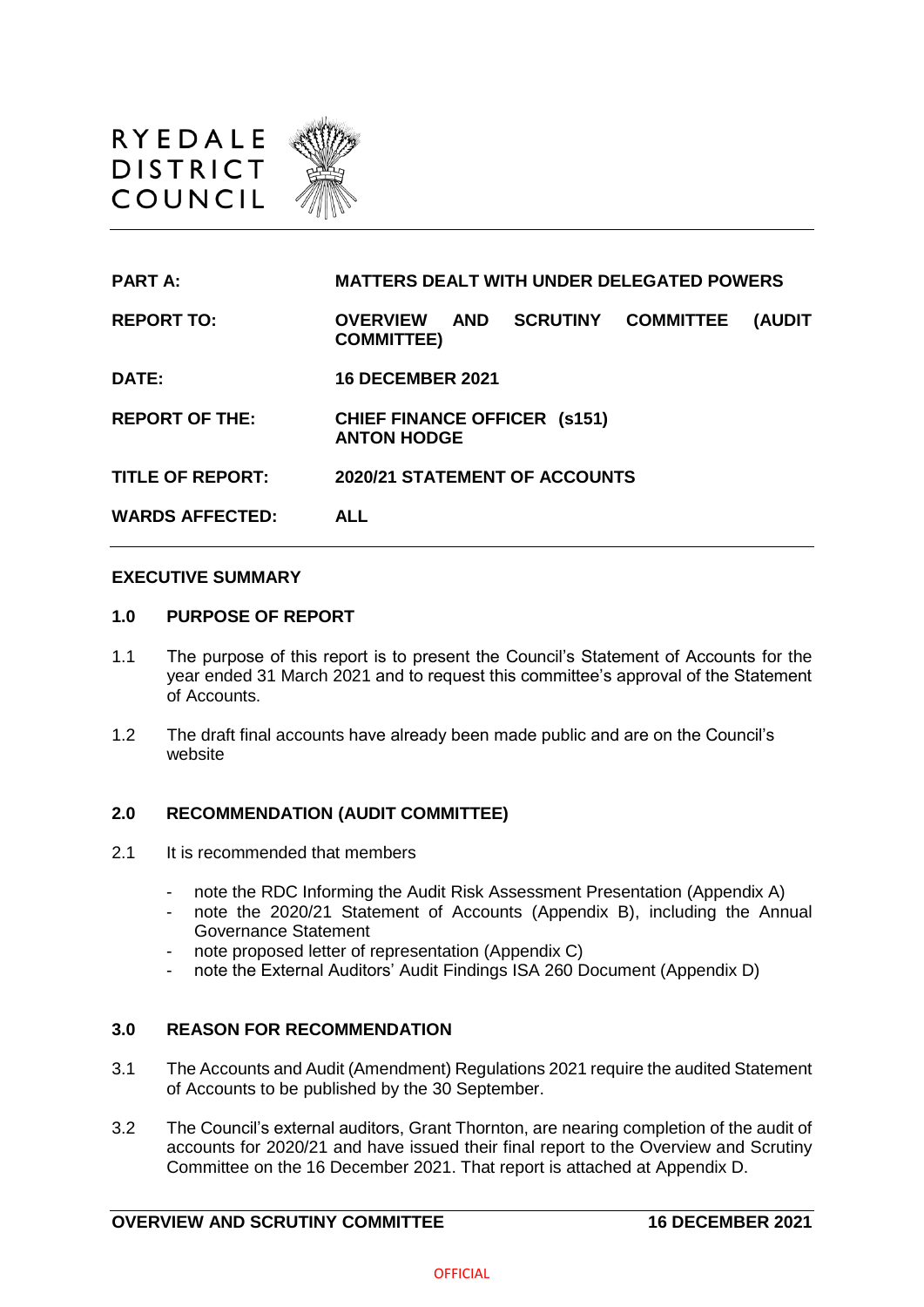## **4.0 SIGNIFICANT RISKS**

4.1 There are no significant risks in considering this report.

## **5.0 POLICY CONTEXT AND CONSULTATION**

- 5.1 The Statement of Accounts has been produced in accordance with the Accounts and Audit (England) Regulations 2015 as amended by the Accounts and Audit (Coronavirus) (Amendment) Regulations 2021 and, more specifically, the CIPFA Code of Practice on Local Authority Accounting in the United Kingdom 2020/21.
- 5.2 The 2021 Amendment changed to date of approval from 31 July to 30 September.

# **REPORT**

### **6.0 REPORT DETAILS**

- 6.1 The Statement of Accounts are attached to this report at Appendix A, members will find a review of the Council's financial position on page 5 of the Statement.
- 6.2 The External Auditors (Grant Thornton) noted in their report to the O&S Committee in July that due to the challenging nature of specialist public sector external audit staff and the volume of local authority audits which continued after last year's target date of completion of 30 November 2020, plus the departure of key staff, they were aiming to complete the audits after the indicative deadline set by government of 30 September.
- 6.3 In a report to the Policy and Resources Committee on 29 November, it was noted that Grant Thornton had confirmed they expect to be able to substantially complete the audit in time for this specially-arranged Audit Committee on 16th December.
- 6.4 Following Audit Committee's consideration of the Statement, the process followed by Ryedale District Council has been to bring the Statement of Accounts – and any associated documents, including the Annual Governance Statement – to the Policy and Resources Committee for final approval.
- 6.5 After 16th December, the next meeting of this committee is scheduled for 3 February. Therefore, to enable the accounts to be signed off without any further delay, having been through this Audit Committee, on 29 November, Policy and Resources Committee agreed to delegate the authority to sign off the accounts to the s151 Officer in consultation with the Chair of the Committee and all Group Leaders (assuming there are no material changes after Audit Committee)
- 6.6 At the time of writing, the External Auditors are continuing to work through a number of remaining issues but are aiming to sign off the accounts by 17 December 2021 or very shortly thereafter.

# **7.0 IMPLICATIONS**

- 7.1 The following implications have been identified:
	- a) Financial
		- There are no financial implications regarding this report.